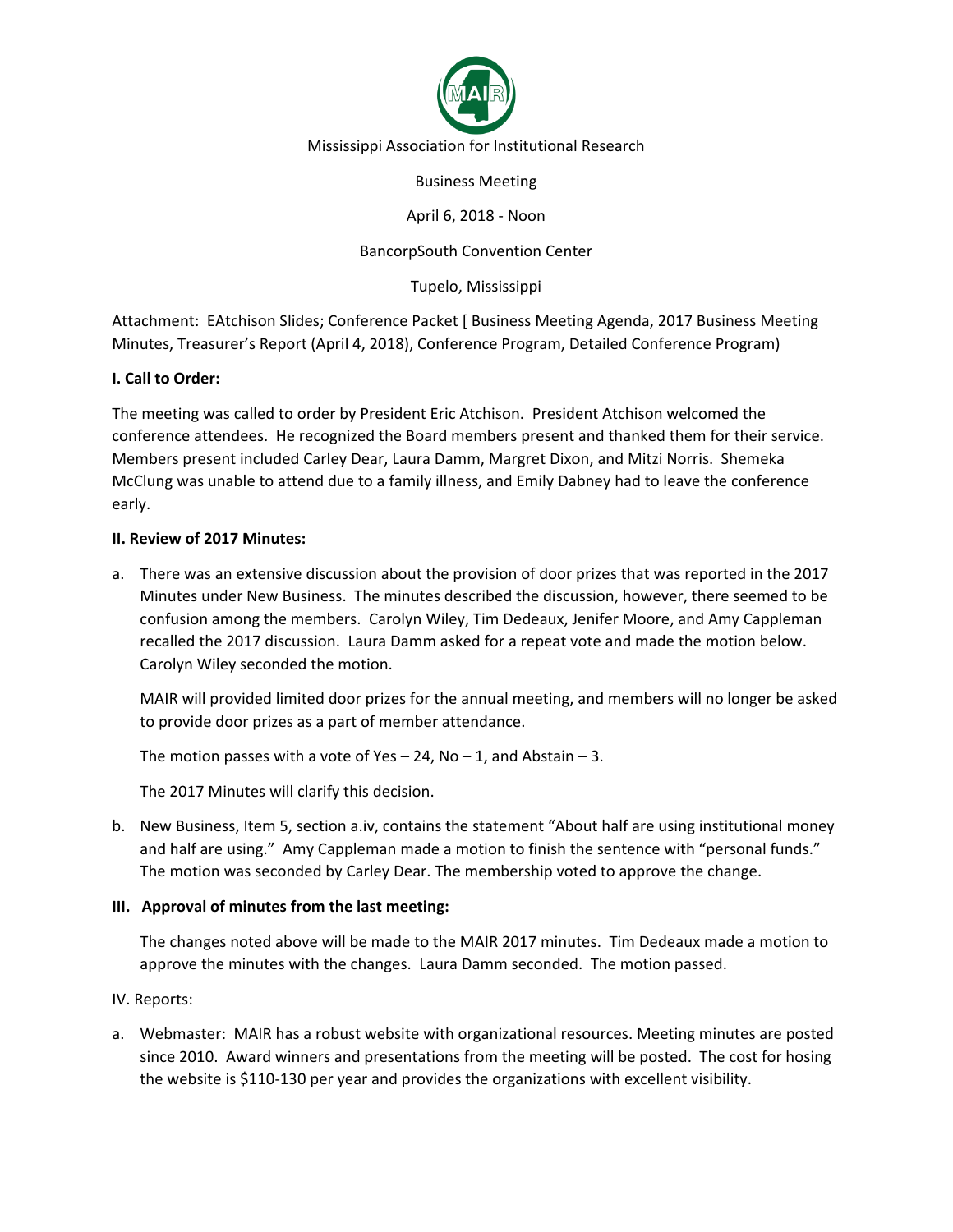

b. Members –At- Large:

Margret Dixon report that the prospectus for vendor w had been updated. Past meetings had only had space for two Gold level vendors. The Gold level Vendors get a presentation space. This year we had an Institutional Research, Institutional Effectiveness, and vendor track. Additionally, the prospectus was amended to all ow a la carte options for vendors to provide an array of items for the meeting.

Ms. Dixon thanked the vendors and all members who helped contact vendors.

c. Treasurer:

In Shemeka McClung's absence, Eric Atchison gave the Treasurer's Report. The MAIR account balance is approximately \$18,000. The balance last year at this time was \$15,000, therefore, an additional \$3,000 has been added.

d. Past President:

Laura Damm, past president, led the nomination committee. The Committee is composed of two representatives from 2-year institutions and two representatives from 4-year institutions. The committee identified that there was little in the MAIR Constitution and By-Laws about nominations such as the option of having nominations from the floor. Electronic voting was discussed. However, the problem of everyone seeing individual votes was identified, and the decision was made to continue to use paper ballots. Eric Atchison will develop a committee to investigate this.

e. Vice-President Report:

Carley Dear thanked participants and volunteers from making the conference a success. The poster presentations were added to increase participation. Additional types of presentations were included: book review, personal experience, and round table.

#### **V. Old Business**

None

#### **VI. New Business**

- a. Jim Nichols: No award was made.
- b. Best Presentation: The 2017 Award for Best Presentation was awarded to Dr. Lee Skinkle. The 2018 Award will be voted on by the attendees as the attendees submit the conference evaluation. Note, sponsors are not eligible for this award.
- c. Unsung Hero 2018: Mr. Raúl Fletes was honored for his service to MAIR. Mr. Fletes is the Assistant Executive Director for Research and Effectiveness at the Mississippi Community College Board. He regularly provides state updates in conjunction with Dr. Jim Hood with IHL which have been noted by members as "always important and relevant, and they always do a good job." He has also presented concurrent sessions on new technology within IR, which many members stated in a recent survey implementing new technology within 2 years is a high possibility across many institutions. In addition to fulfilling the duties of his office, he has been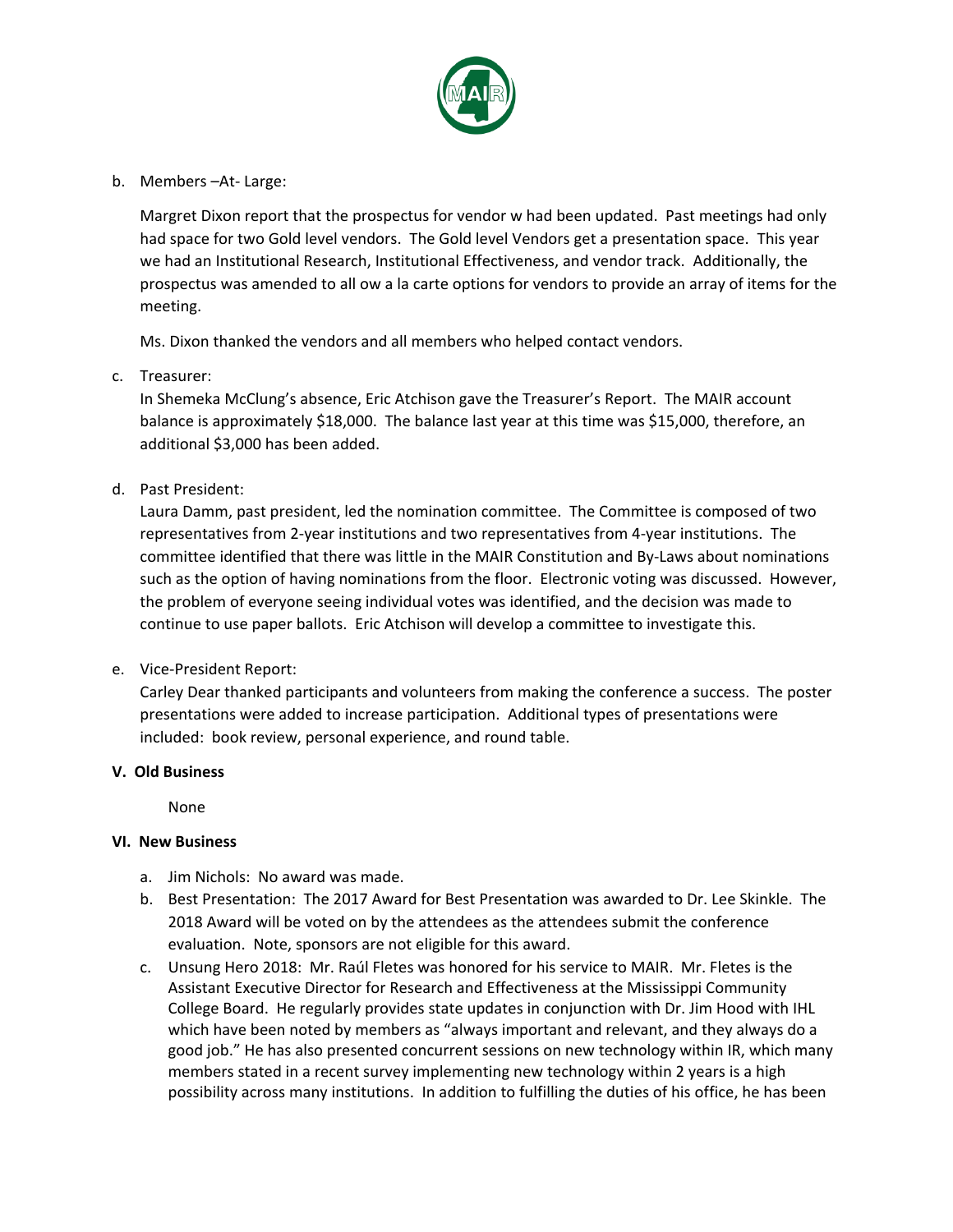

very involved in several large-scale initiatives across the 2-year and 4-year sector. The information, tools, and time Raúl has shared with our organization and profession warrants recognition as the 2018 MAIR Unsung Hero.

d. Membership Typology:

The MAIR Constitution & Bylaws Section 1. Membership states, "Membership is individual and open to anyone with an interest in higher education and institutional research. Individual membership, election to any office, or appointment to any committee shall not be based on race, ethnic origin, sex, age, or religion. To obtain or retain membership, a person must pay the registration fee for the annual conference or pay the annual membership fee.

## Sponsors:

- Currently registered as Sponsors at the appropriate level.
- Not defined in Constitution & Bylaws

#### Visitors from other states:

- Currently register like regular conference attendees/members
- Not defined in Constitution & Bylaws

#### One Day MAIR Conference Attendees

Currently register just like regular conference attendees/members

Not defined in Constitution & Bylaws

Invited Speaker

- Not registering
- Not defined in Constitution &Bylaws

For Consideration of the Membership:

- Eric Atchison made a motion to create a one-year committee to study and make recommendations for revising the MAIR Constitution & Bylaws to clarify membership types and associated fees. The motion was seconded by Kelli Hefner.
- The motion passes unanimously.
- The Immediate Past President (Eric Atchison) will oversee the committee with one representative from the 2-year sector and one representative from the 4-year sector.

#### **VII. Officer Elections**

- The Vice President/Program Chair will be from a 4-year institution.
- The treasurer will be from a 2-year institution.
- The secretary will be from a 2-year institution.
- One member-at-large will be from a 2-year institution.
- One member-at-large will be from a 4-year institution.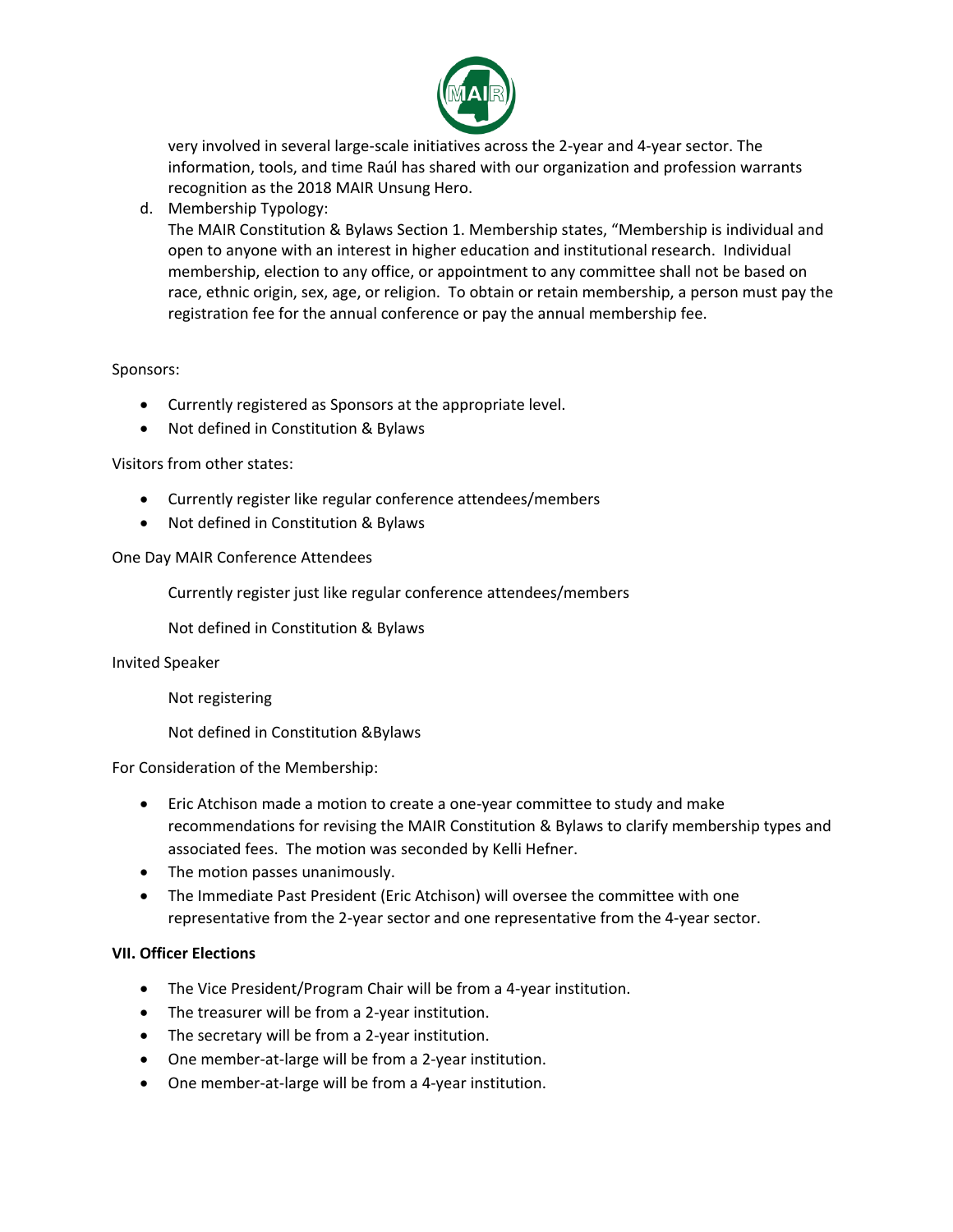

Laura Damm asked if we should open the floor to nominations.

- Liz Edwards Stated that this had been done in the past; however, it was not a productive practice. She stated that the board and/or nominating committee can consult with individuals ahead of time to discuss if the individual is willing and able to serve.
- Carolyn Wiley commented that nomination from the floor would be productive if only one candidate was under consideration.
- Carley Dear made a motion that the ad hoc committee tasked with evaluating membership types also consider this aspect of MAIR elections.
- Liz Edwards seconded the motion.
- The motion was passed unanimously.

Laura Damm handed out paper ballots.

The nominating committee counted the votes and announced the winners: Vice President – Mitzi Norris; Treasurer - Kelli Hefner; Secretary – Tim Dedeaux; 2-Year Member at Large – Stacy Parkes; 4-Year Member at Large – Ken Thompson.

## **VIII. Announcements**

Ellucian Live: April 8-11, San Diego, CA

AIR: May 28-June 1, Orlando, FL

MCCB Summer Data Conference: June 4-5, Jackson, MS

MBUG: September 9-11, Tupelo, MS

SAIR: October 9-9, Norfolk, VA

SACCR: September 2019, TBD

There were no other announcements from the floor.

## **IX. Other Business**

Retirement: Kathy Huffman, Mississippi State

The President asked MAIR members to send updates for the newsletter.

## Reminders:

Conference session and overall evaluations will be email to attendees. The evaluations are provided to the presenters for valuable feedback.

Roundtable discussion will convene at the conclusion of the business meeting. Participants can attend two.